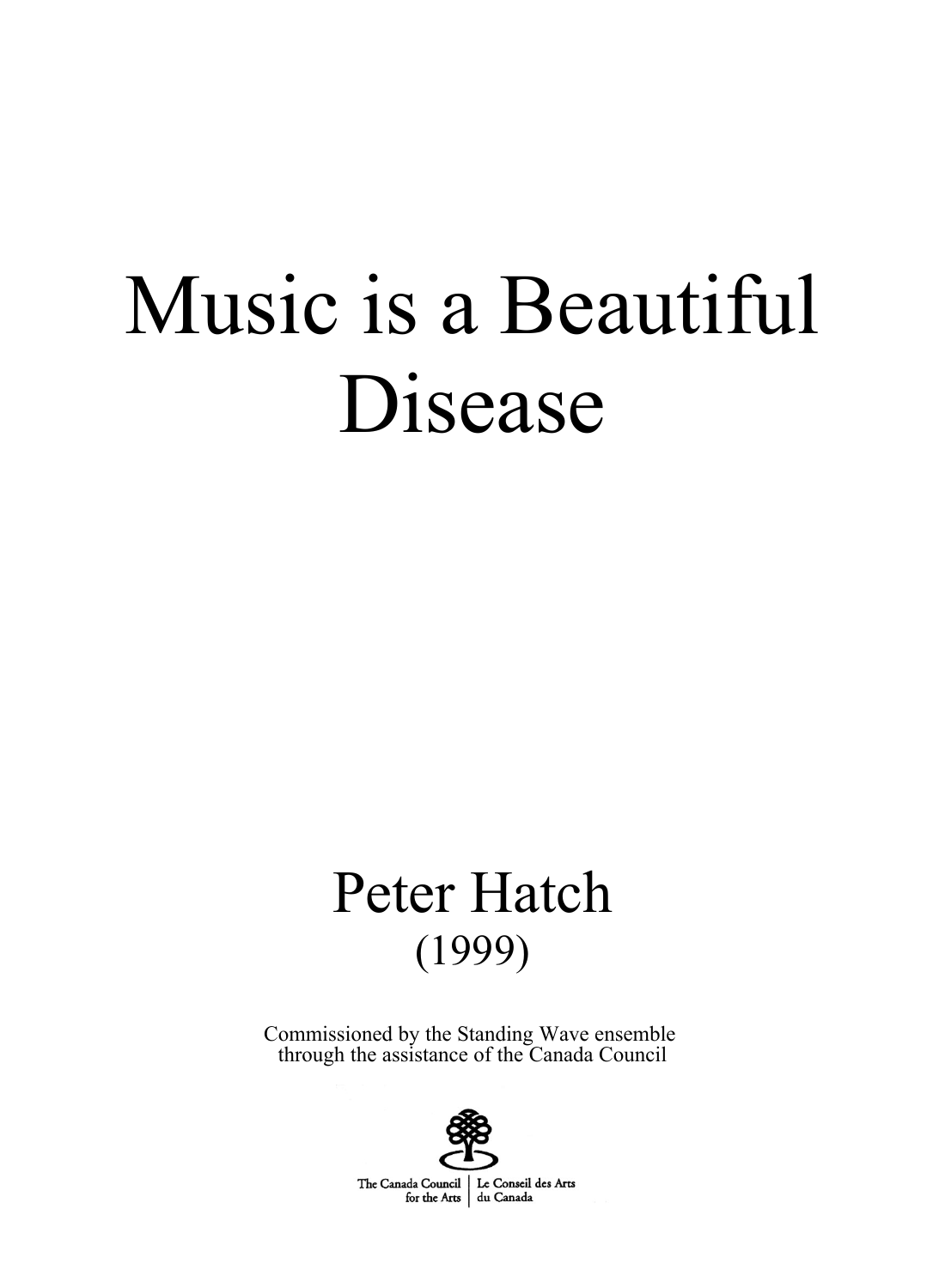# Music is a Beautiful Disease

### Instrumentation

#### Clarinet in A

Violin

Violoncello

Piano

Percussion: *Temple Blocks, Wood Block, Two Tin Cans, Set of Two Bongos, Brake Drum, Snare Drum, Bass Drum, Vibraphone*

### Stage Set-up



Duration: Approximately 16 minutes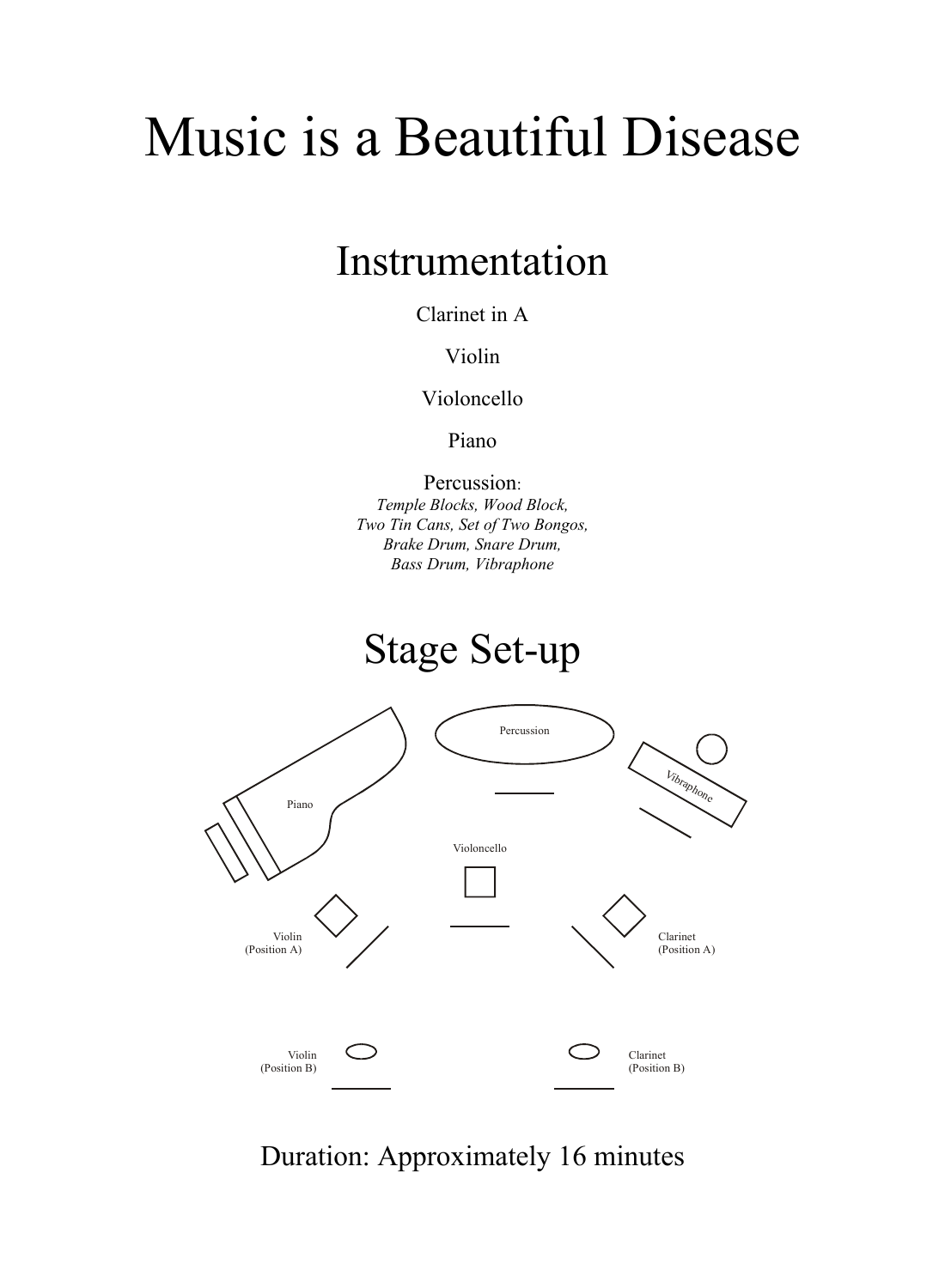## Theatrical Instructions

Music is a Beautiful Disease is not a piece of music theatre. It does, however, contain theatrical elements whose intention is simply to highlight the already theatrical nature of 'normal' chamber music playing. All actions should be done in as completely natural way as possible - ie they should never be 'acted'. There are a number of theatrical directions given (marked as *'Instr. X'* and described below) which are all intended to be subtle extensions of performance. For the rest of the piece, performers should be carefully conscious of the theatrical implications of their movements (this includes cueing, pulling out loose bow hairs, etc and just 'resting'), concentrating on slow, natural movements throughout.

**Instruction A** - The already seated (position A) clarinetist and violinist (while playing) slowly and simultaneously arise from their chairs and move to the front standing positions (B). They walk slowly and rhythmically, in sync with each other's steps and looking straight ahead into the audience. Percussion: from rehearsal [12] to [15] play with slow, exaggerated (tai-chi-like) motions.

**Instruction B** - The pianist (and later vibraphonist) prepares for playing each of these chords by slowly raising his/her hands (with bent elbows) to shoulder height. The chord is played keeping the hands, arms, shoulders and neck in the same position while bending at the waist. Some adjustments of the hands, arms and shoulders may be necessary (to find the right notes). Maintain this lower position until preparing for the next chord or section. Slowly raise head and shoulders, then arms, before playing the next chord.

**Instruction C** - The standing clarinetist and violinist begin a series of slow bows, bowing down over the first two beats of the bar and coming back up during the last two. The bowing should be done from the hips with a straight back and neck (as in a formal Japanese bow), bowing down only as far as is comfortable (and equal between the two players), looking straight ahead while up, then allowing gaze to go down when bowing.

**Instruction D** - The clarinetist and violinist stop bowing and prepare for the next section as smoothly as possible.

**Instruction E** - While playing, the clarinetist and violinist slowly turn and walk back to their seated positions. They walk slowly and rhythmically, in sync with each other's steps and looking straight ahead. When both near their chairs they should sit down simultaneously, as gracefully as possible.

**Instruction F** - The clarinetist only bows as per Instruction C.

**Instruction G** - The clarinetist stops bowing and both clarinetist and violinist (while playing) slowly turn and walk off stage, the violinist leaving behind the pianist, the clarinetist behind the percussionist. As before they walk slowly and rhythmically, in sync with each other's steps and looking straight ahead.

**Instruction H** - The indicated notes are 'prepared' by inserting a single felt strip woven between the strings, muting them enough so that the pitches are indistinct (a putty such as 'Funtak' can also be used). These preparations may be removed at rehearsal number [11].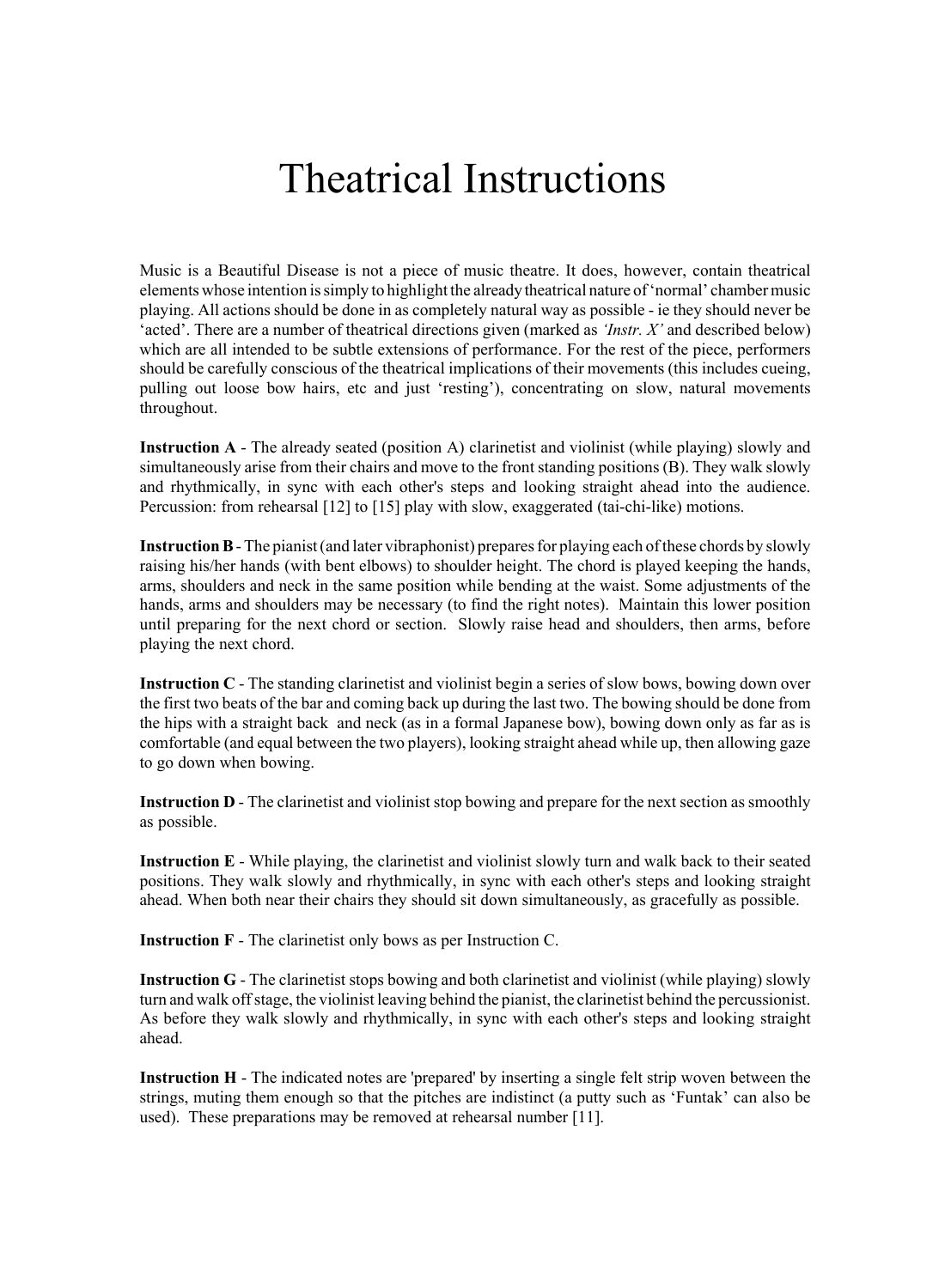#### **MUSIC IS A BEAUTIFUL DISEASE**

Peter Hatch



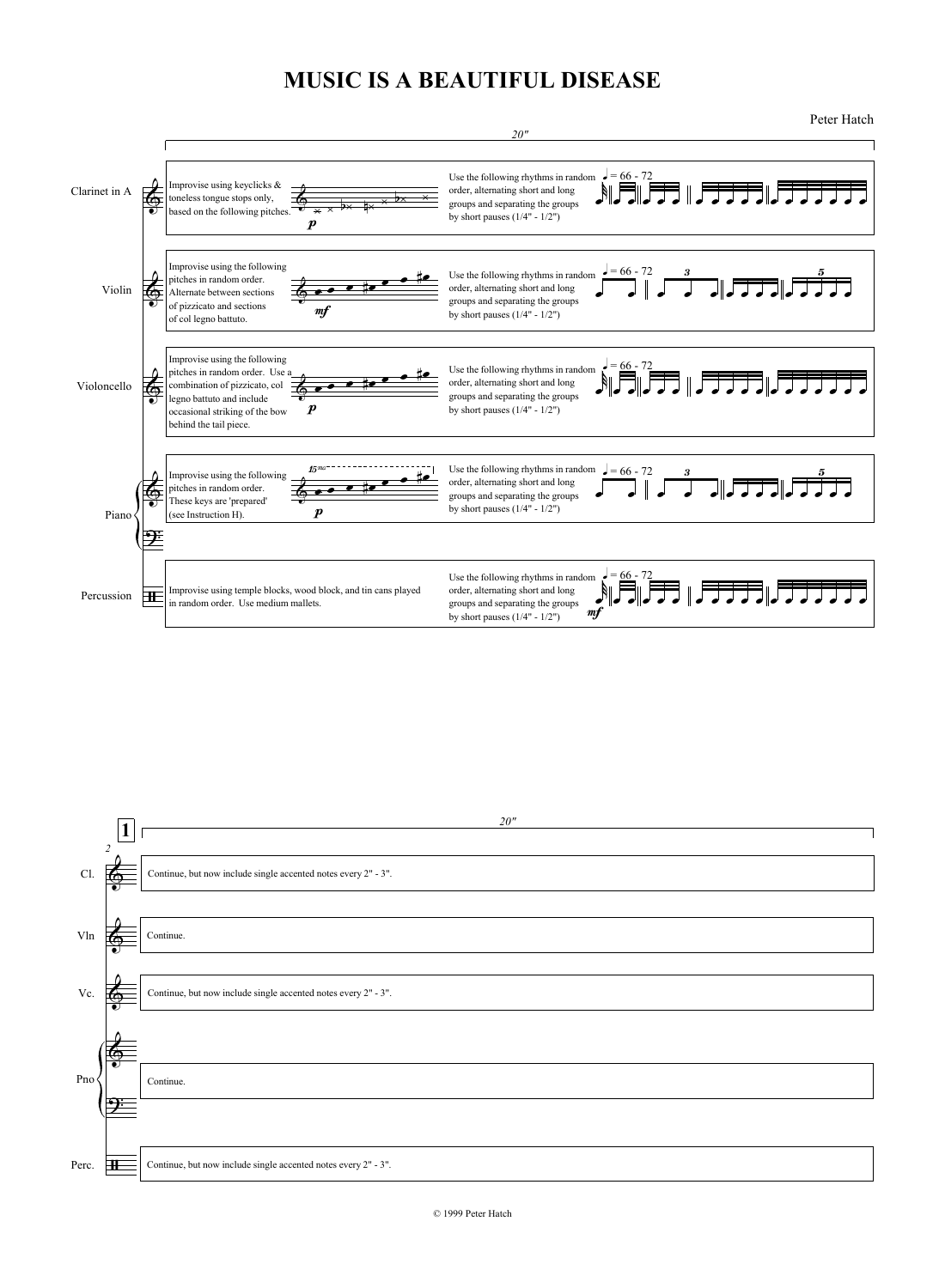

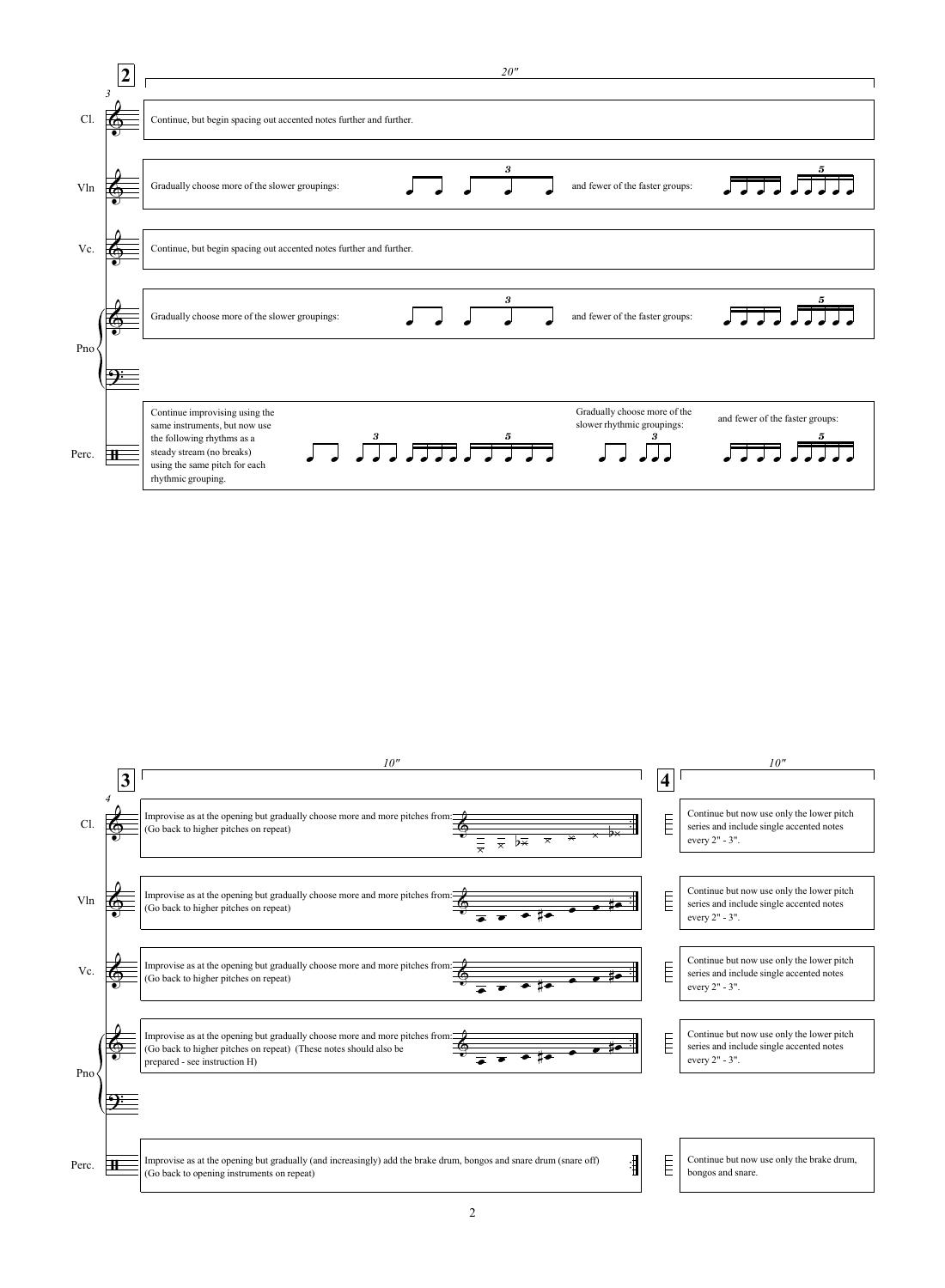

₩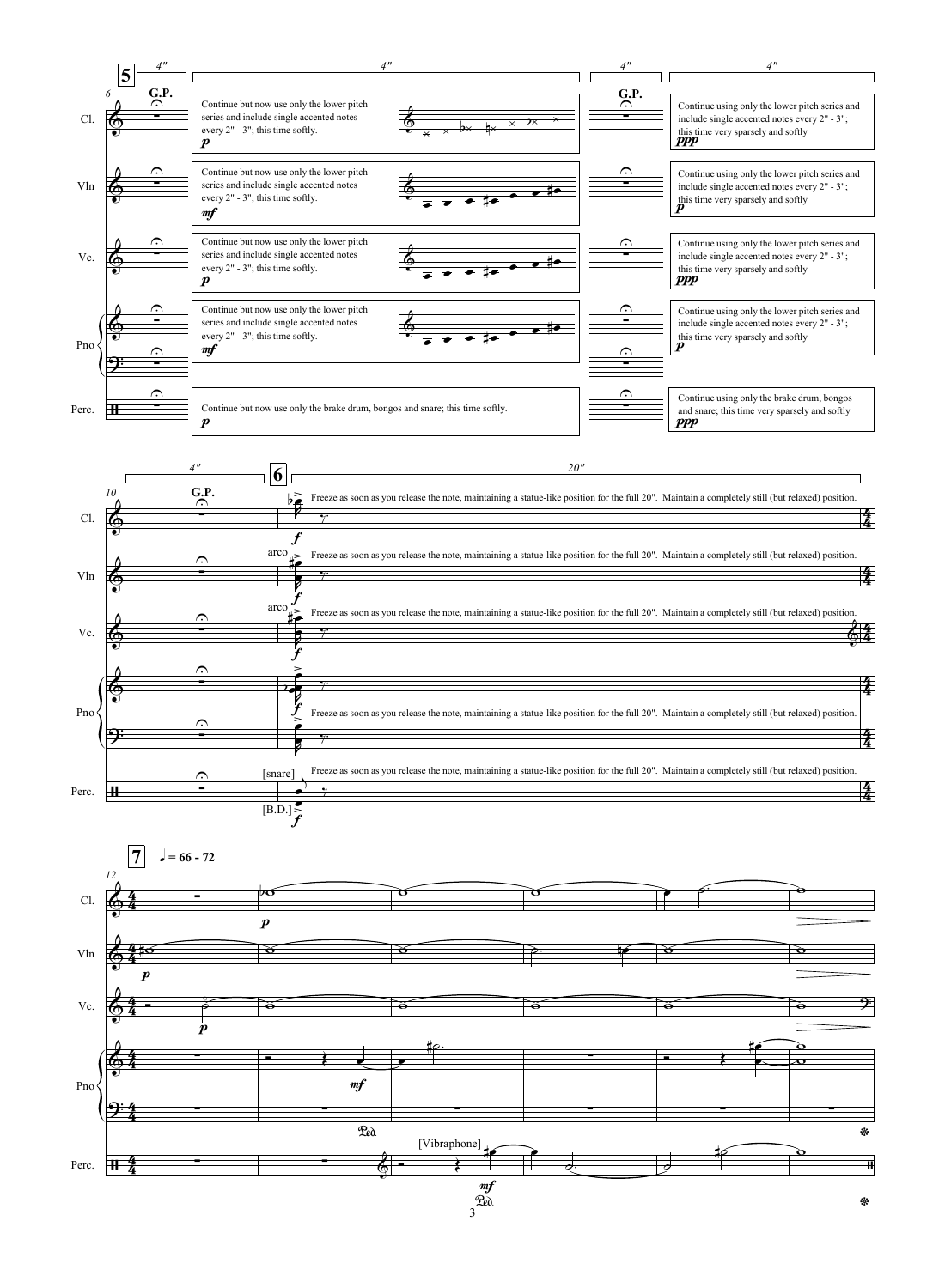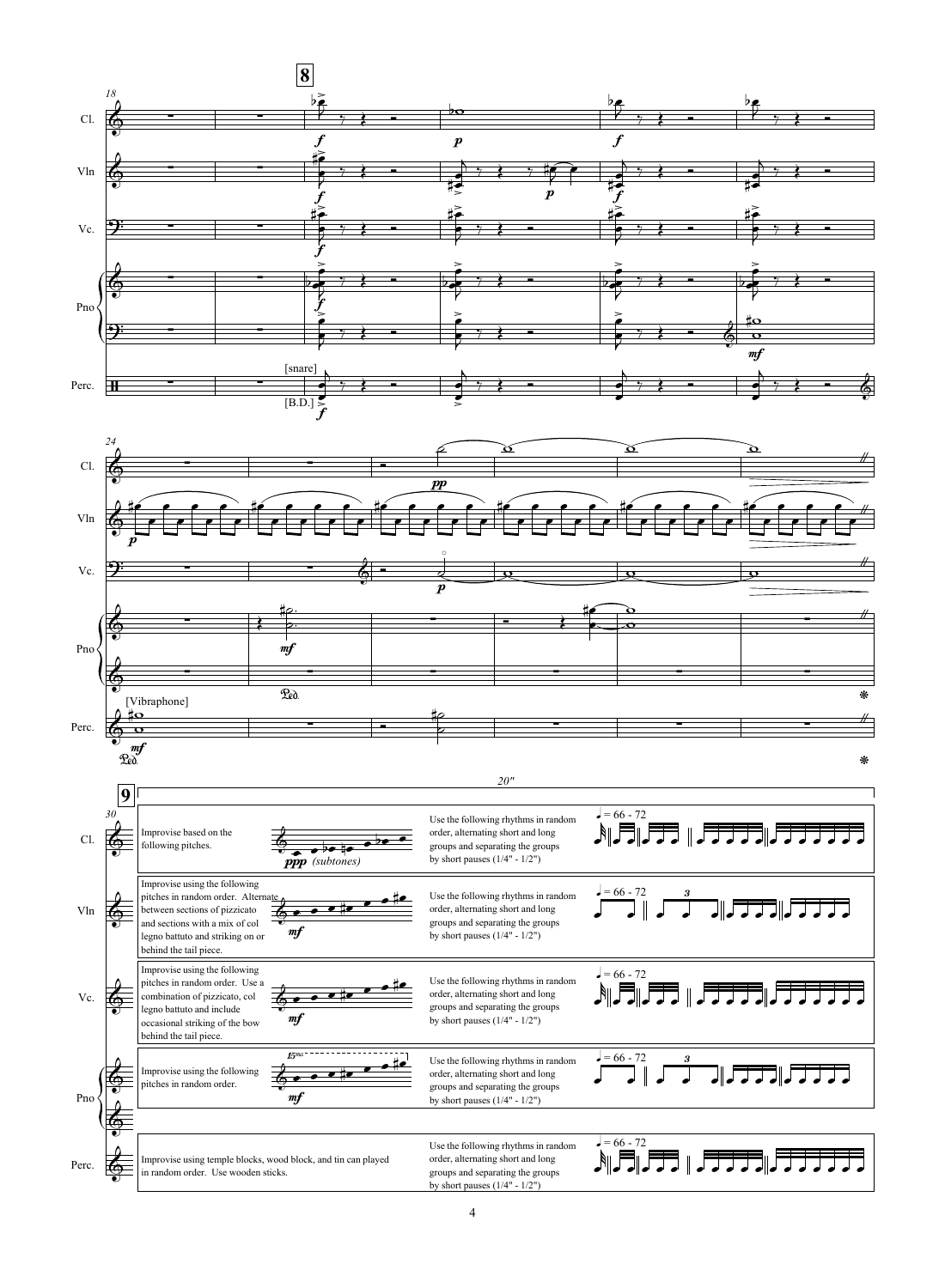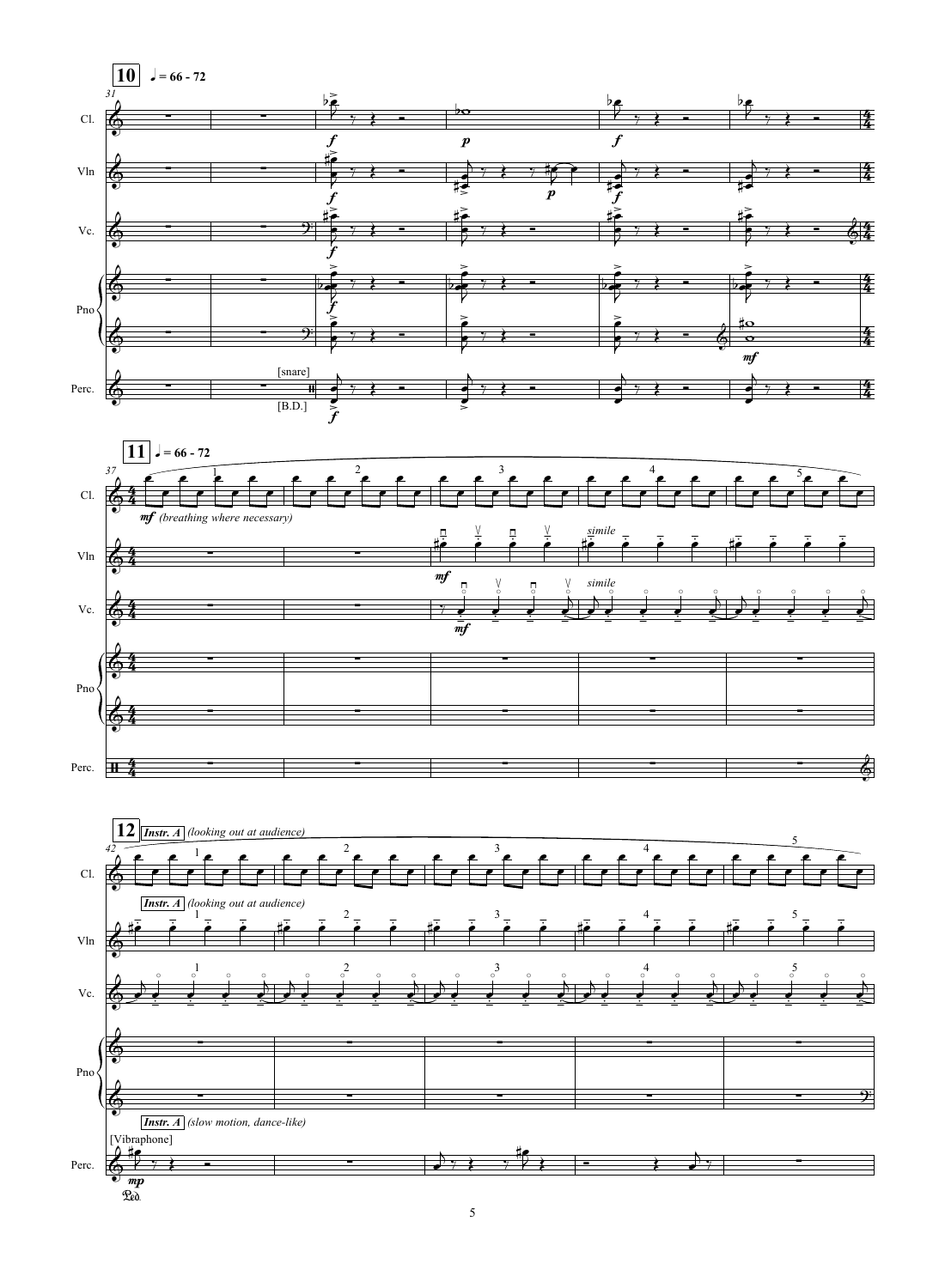



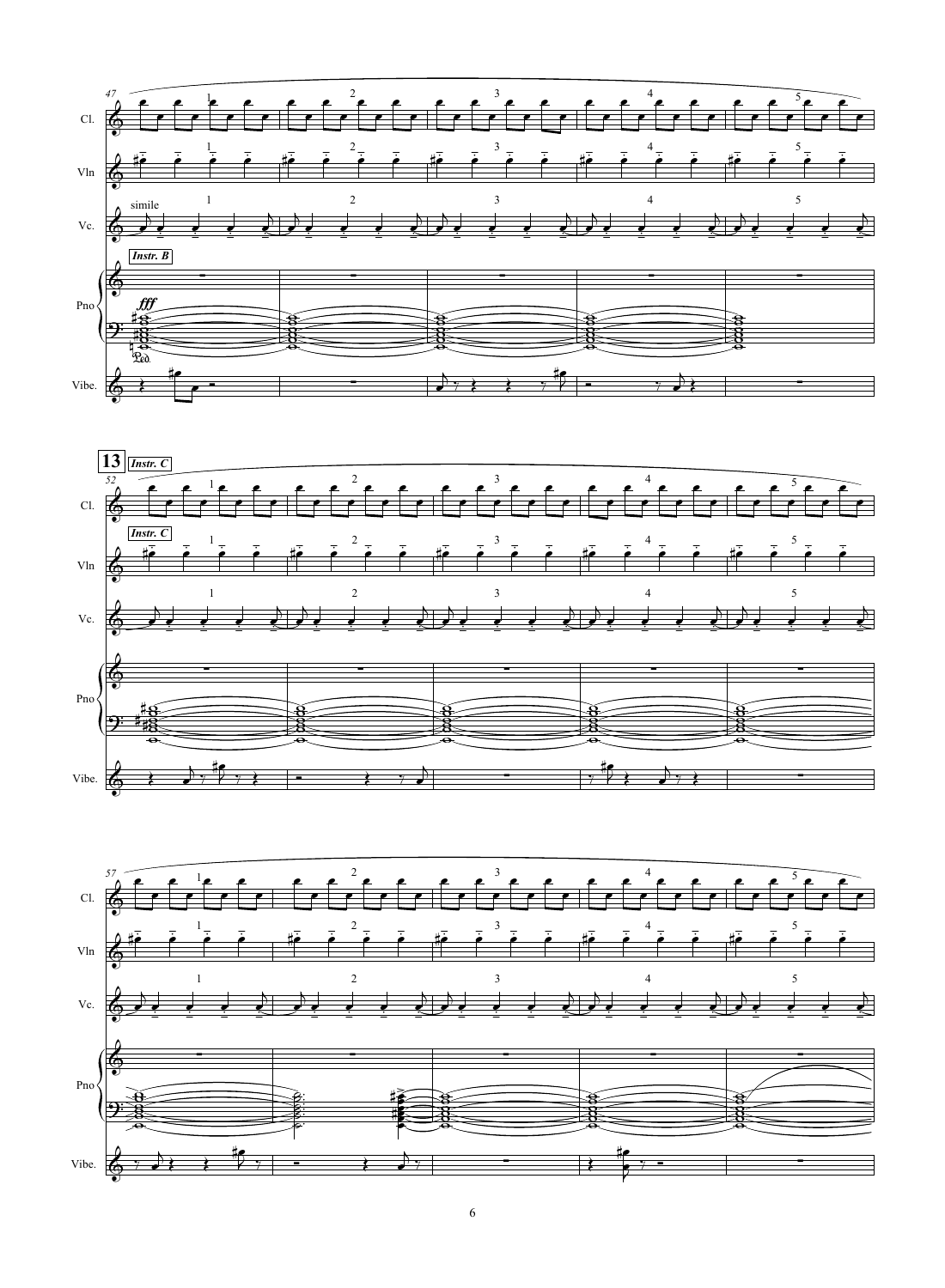



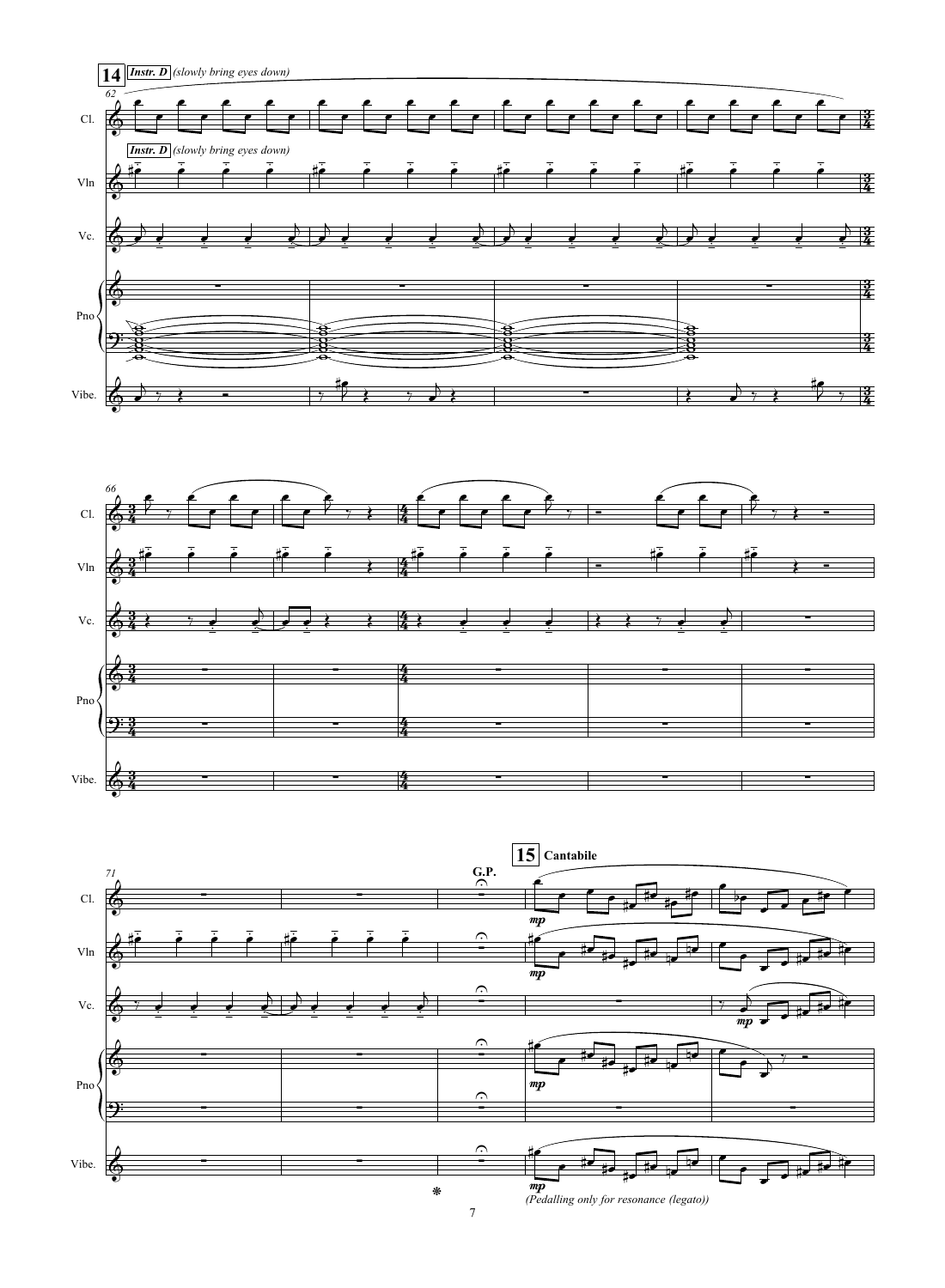



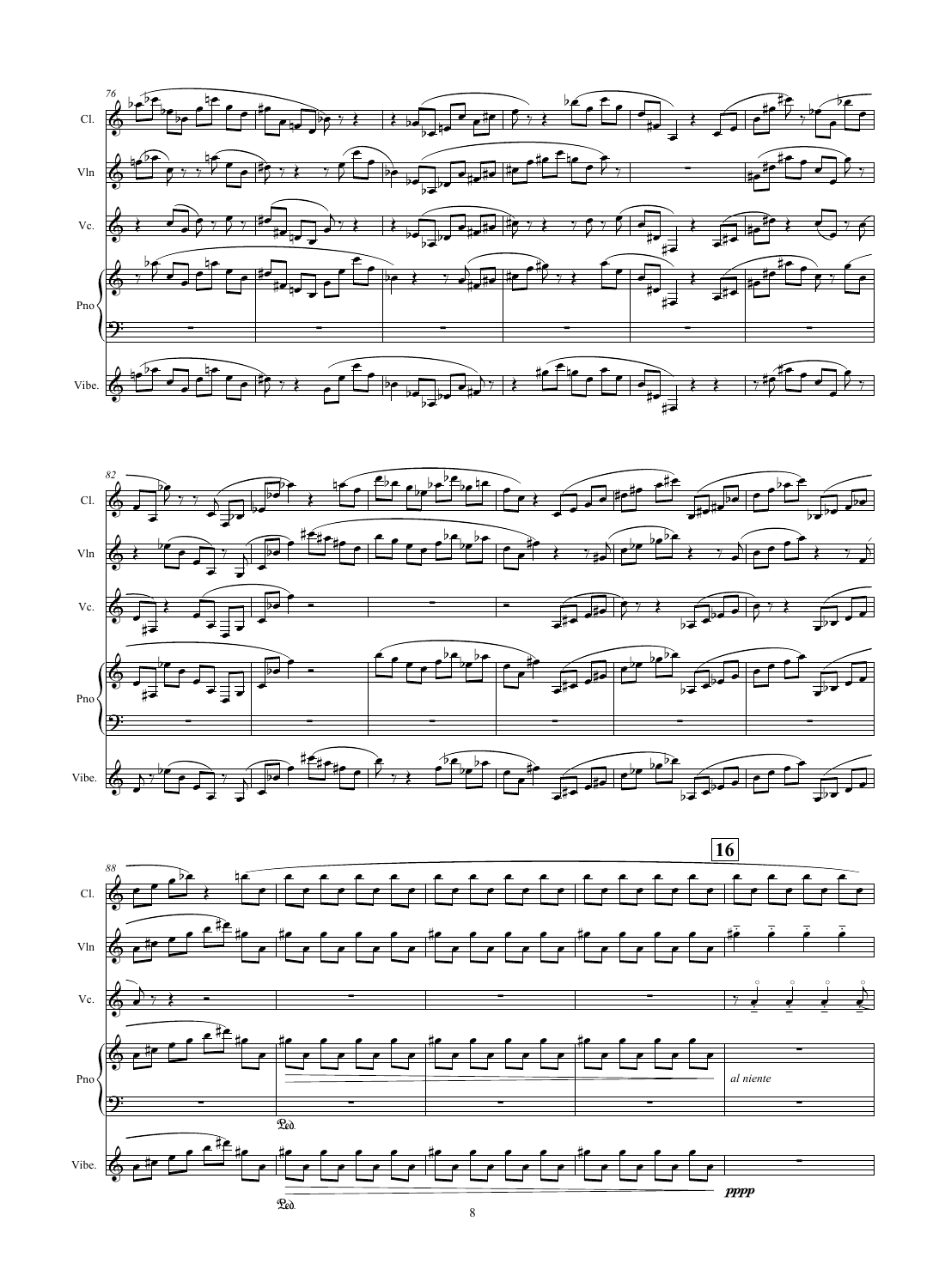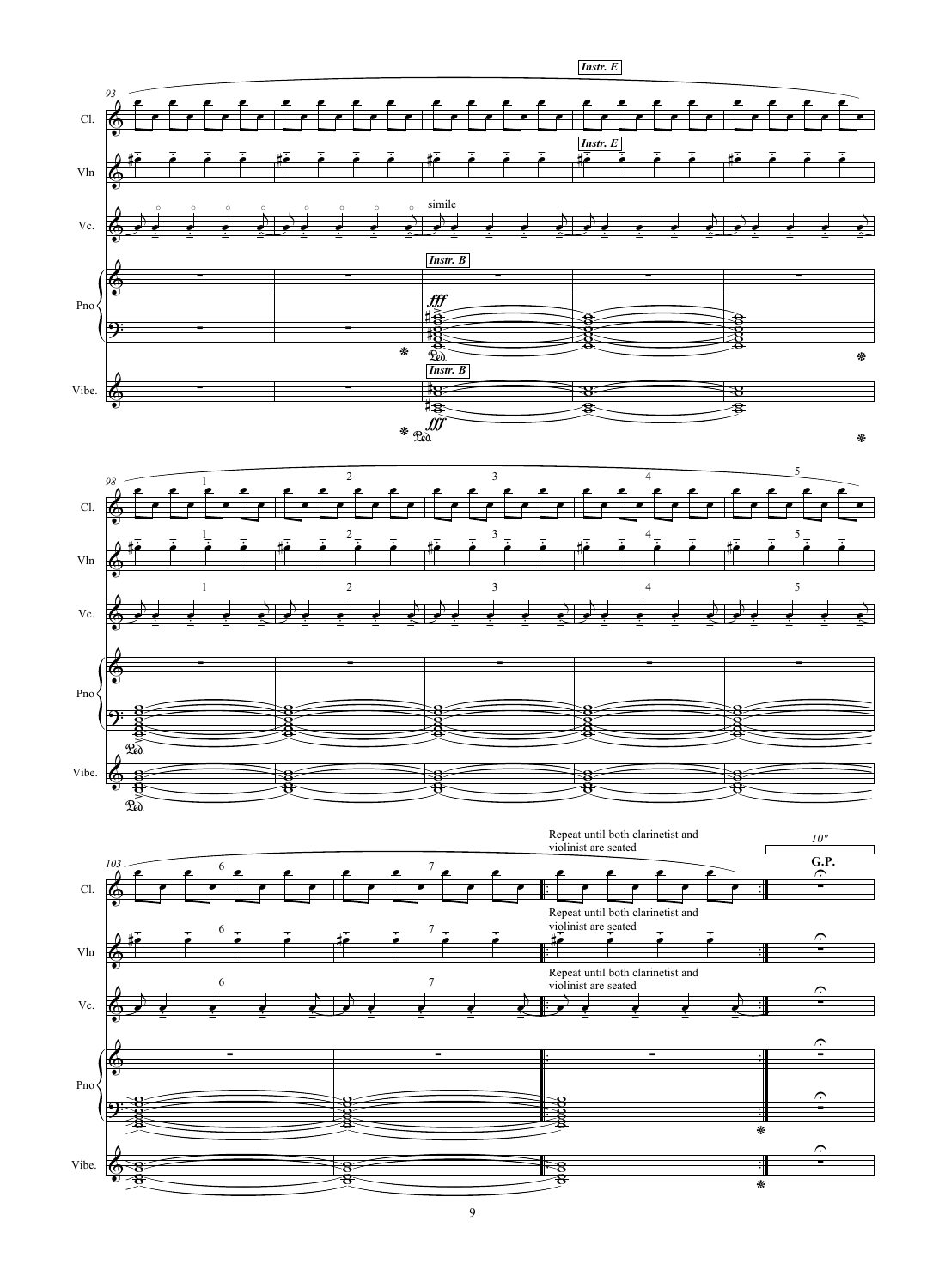

₩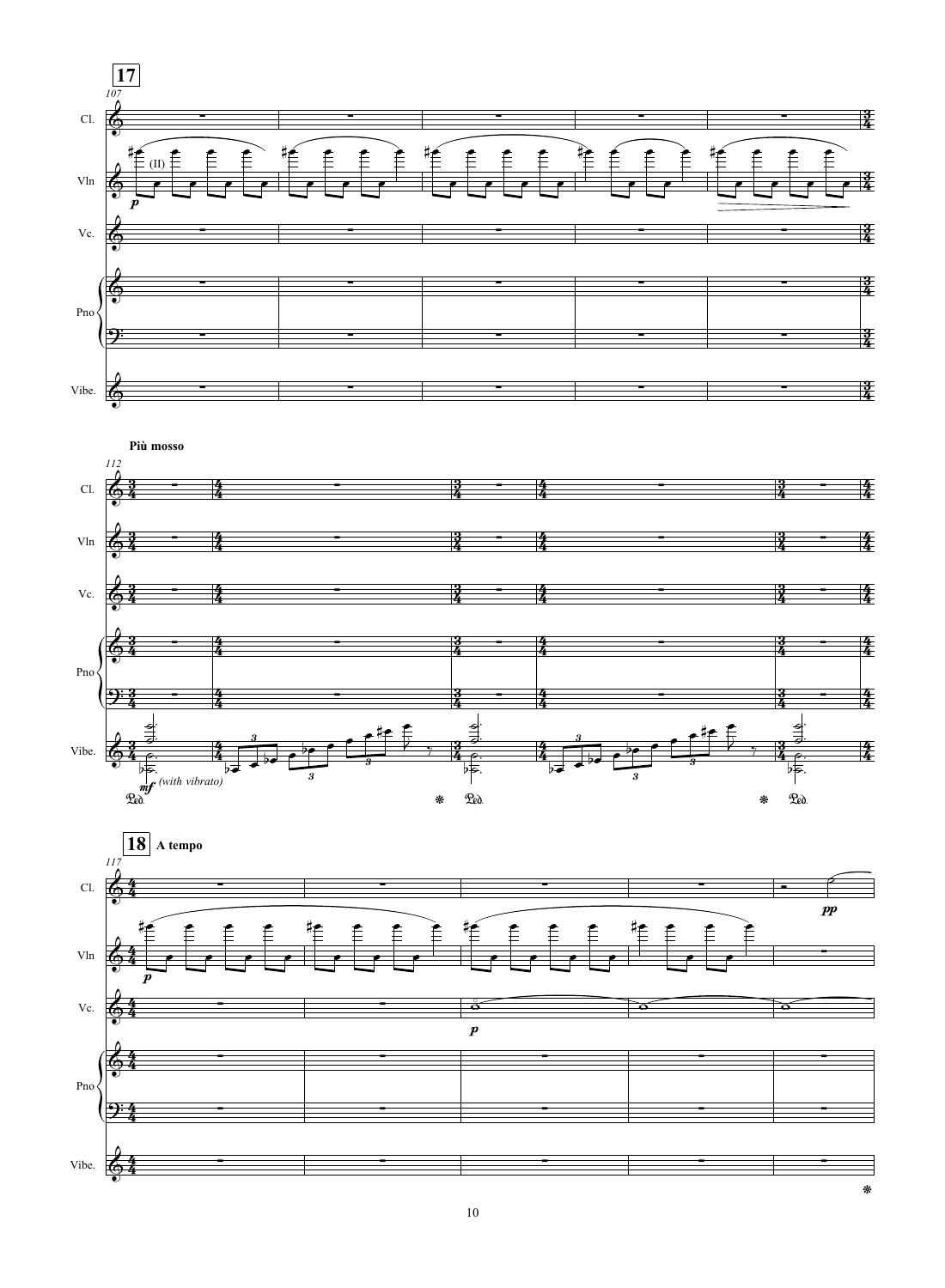



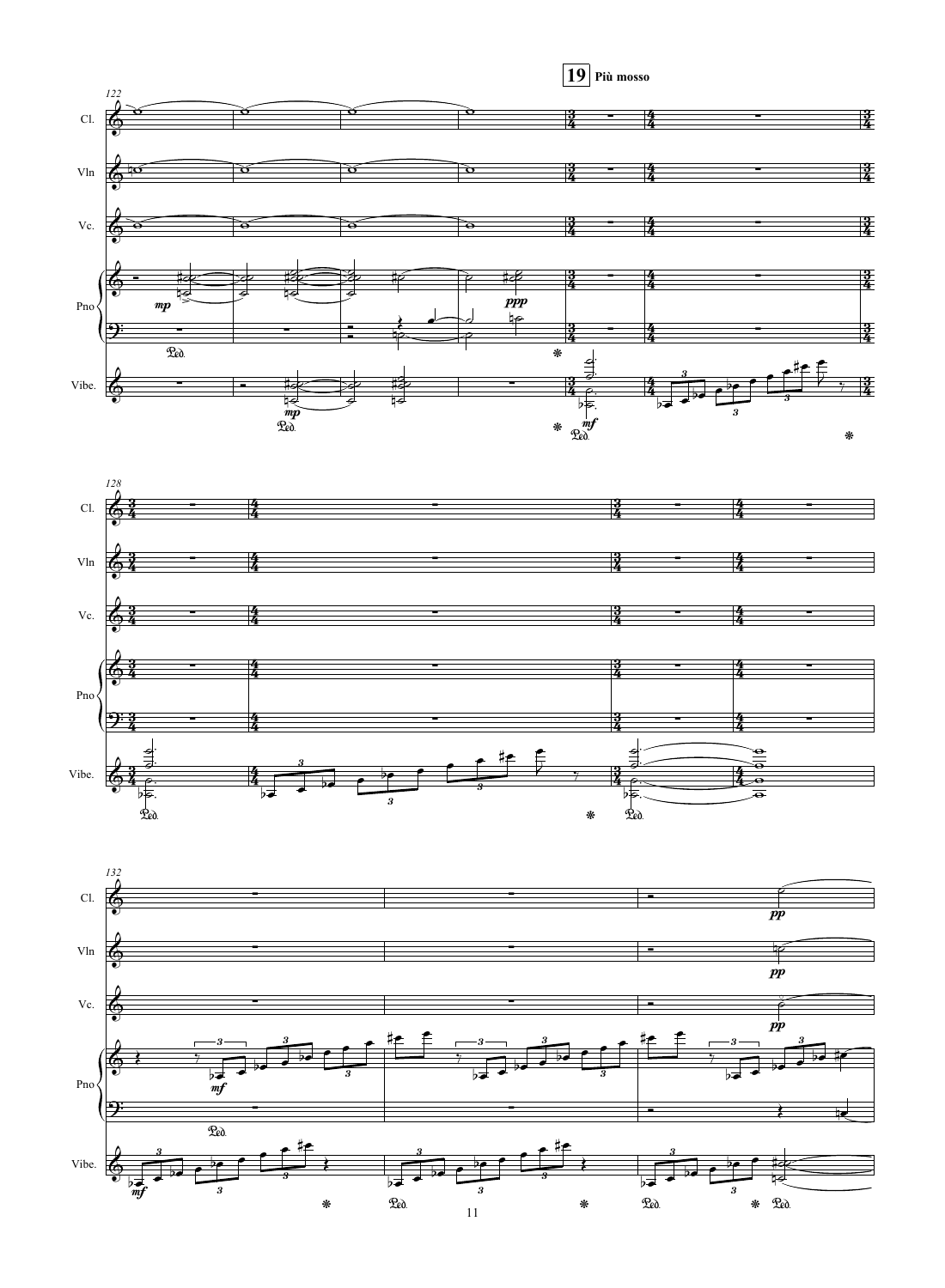



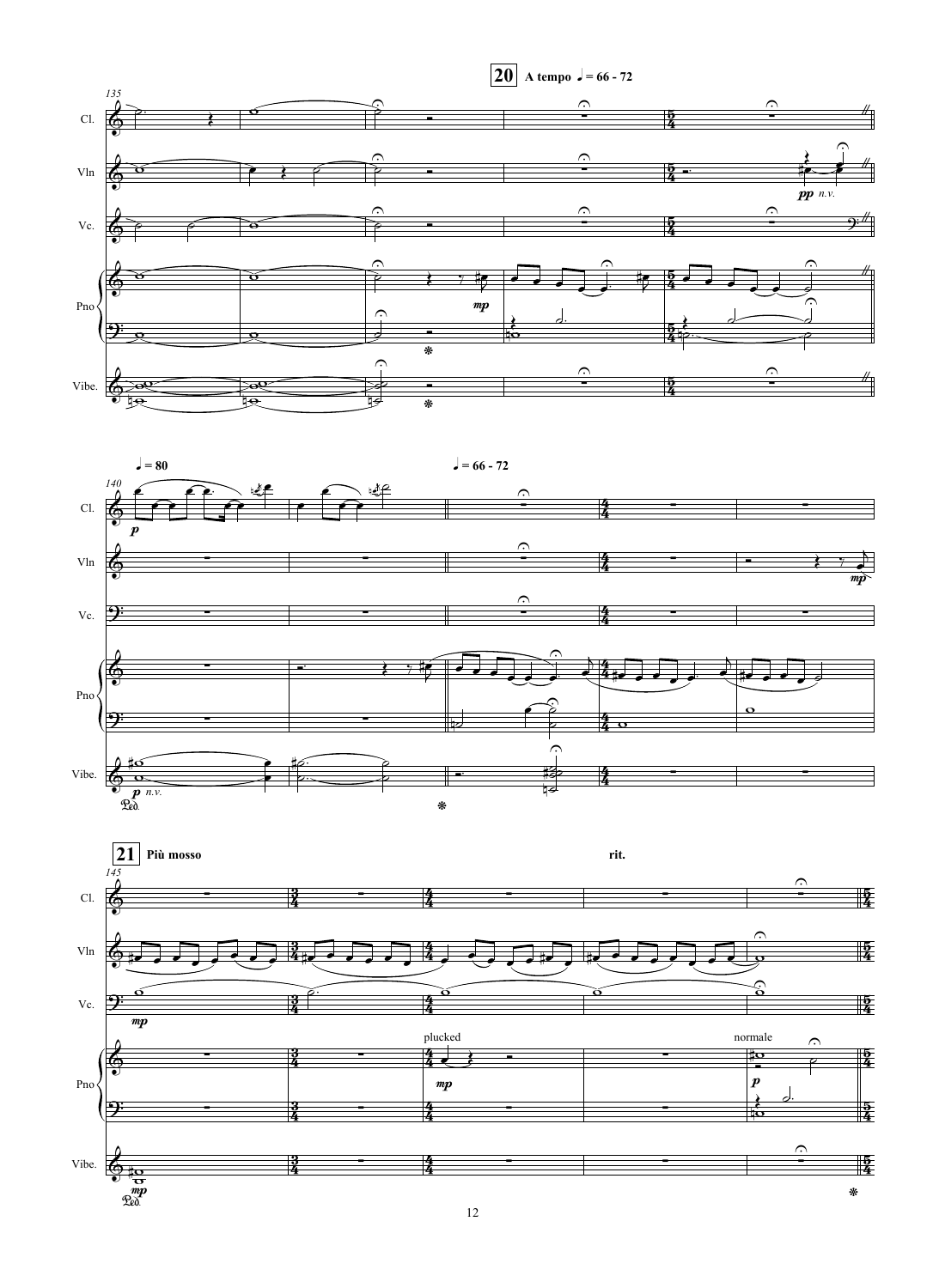

 $\sqrt{=} 66 - 72$ 

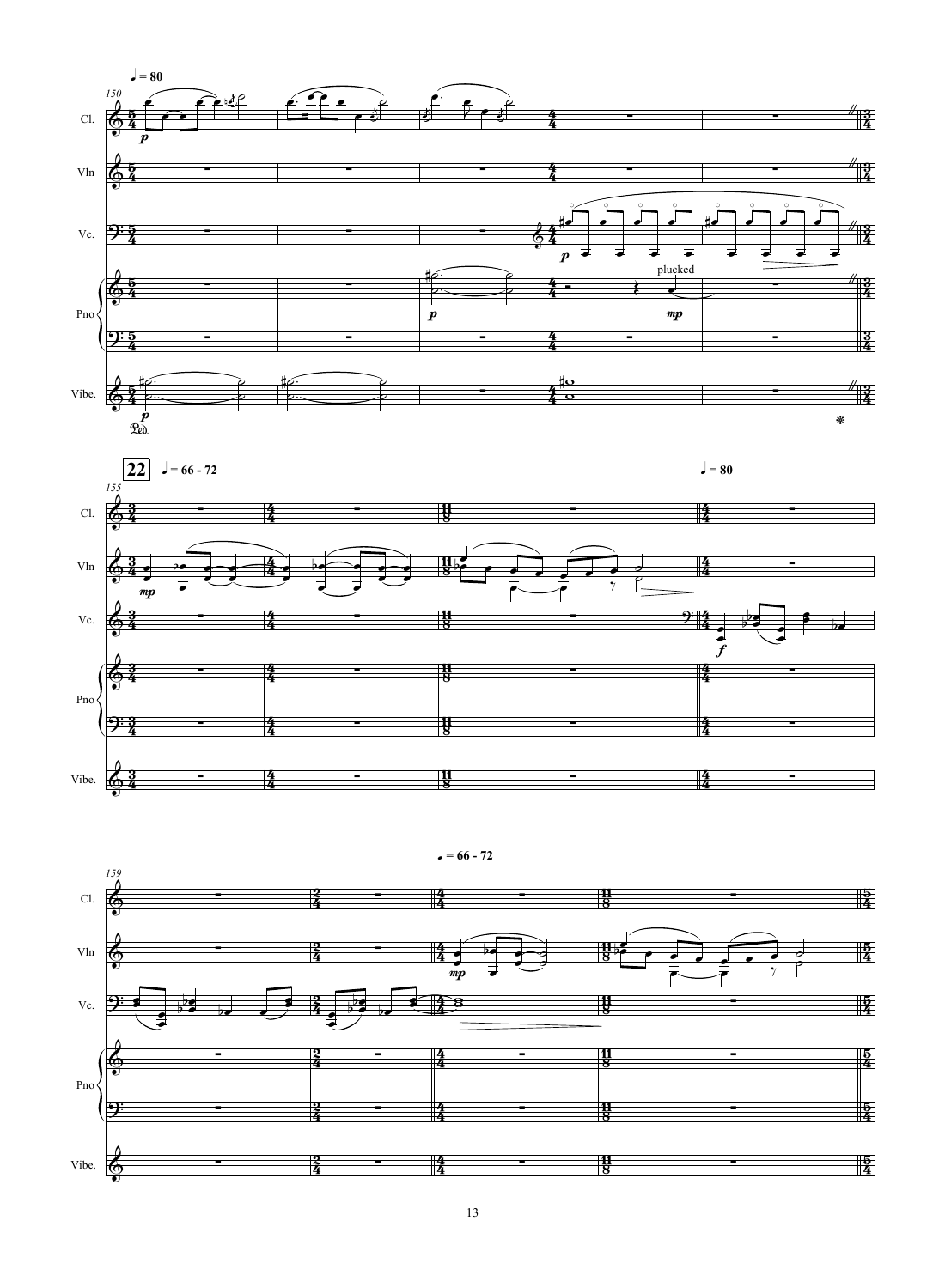



 $\boxed{24}$   $J = 66 - 72$ 

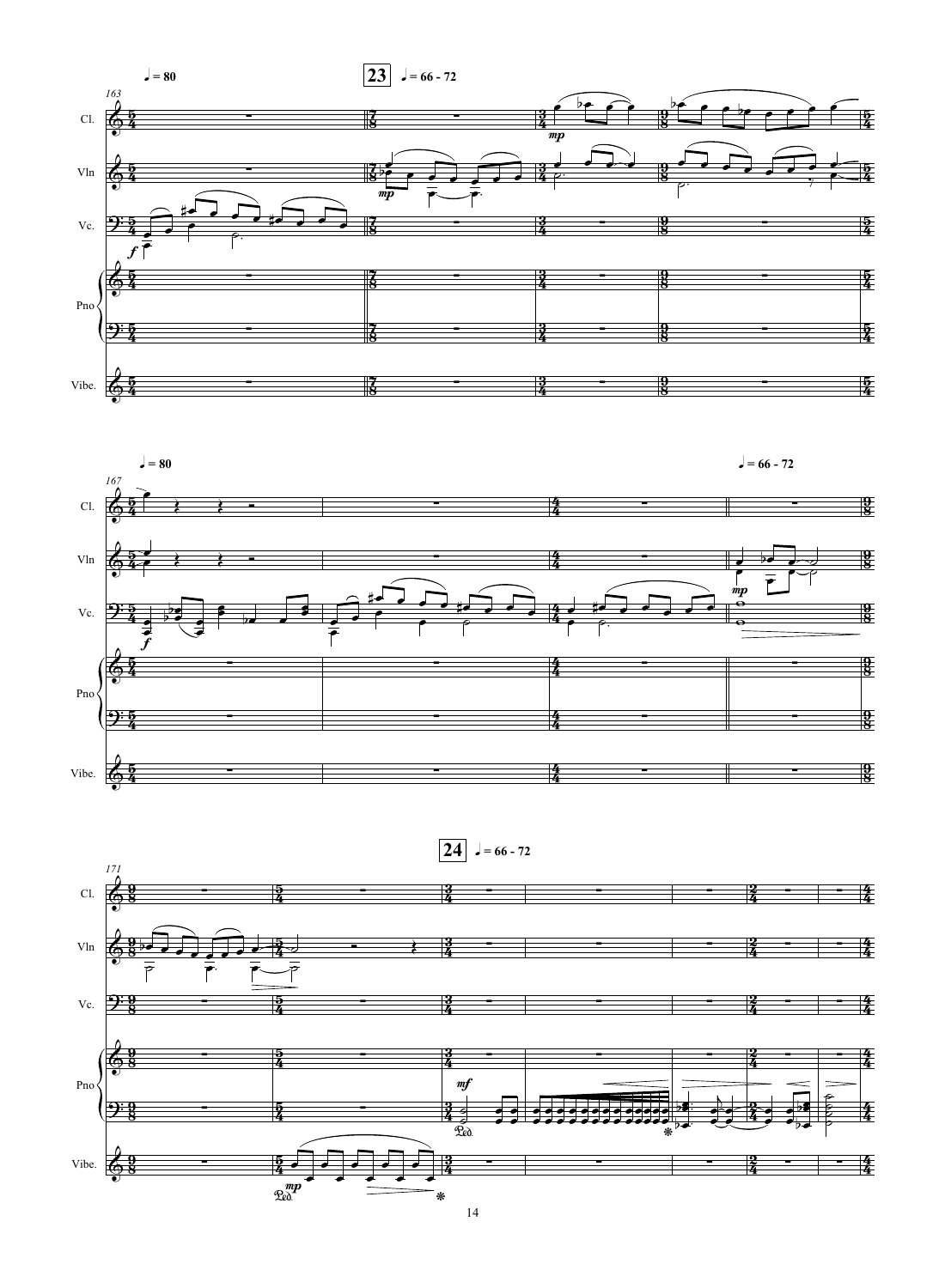



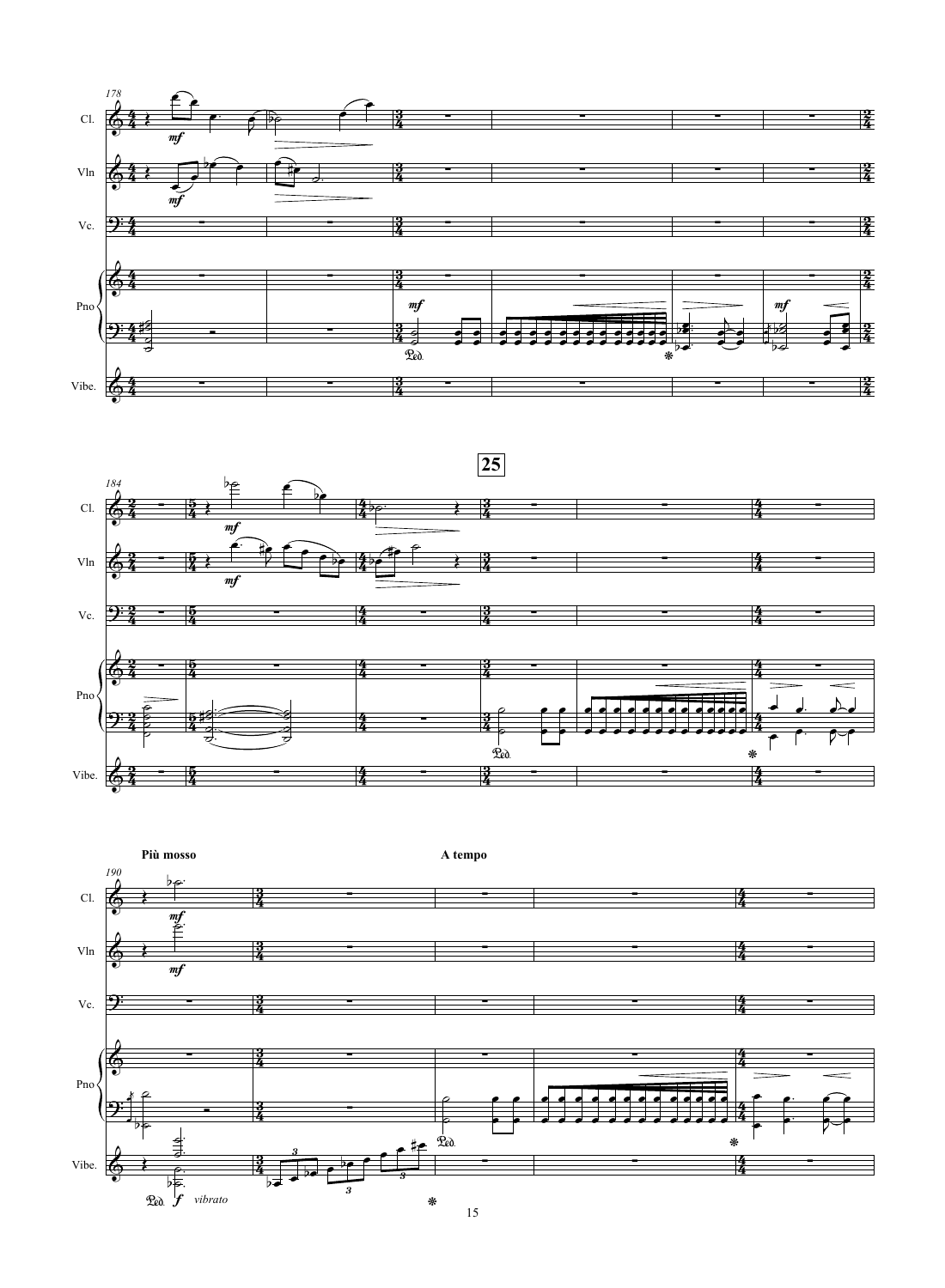



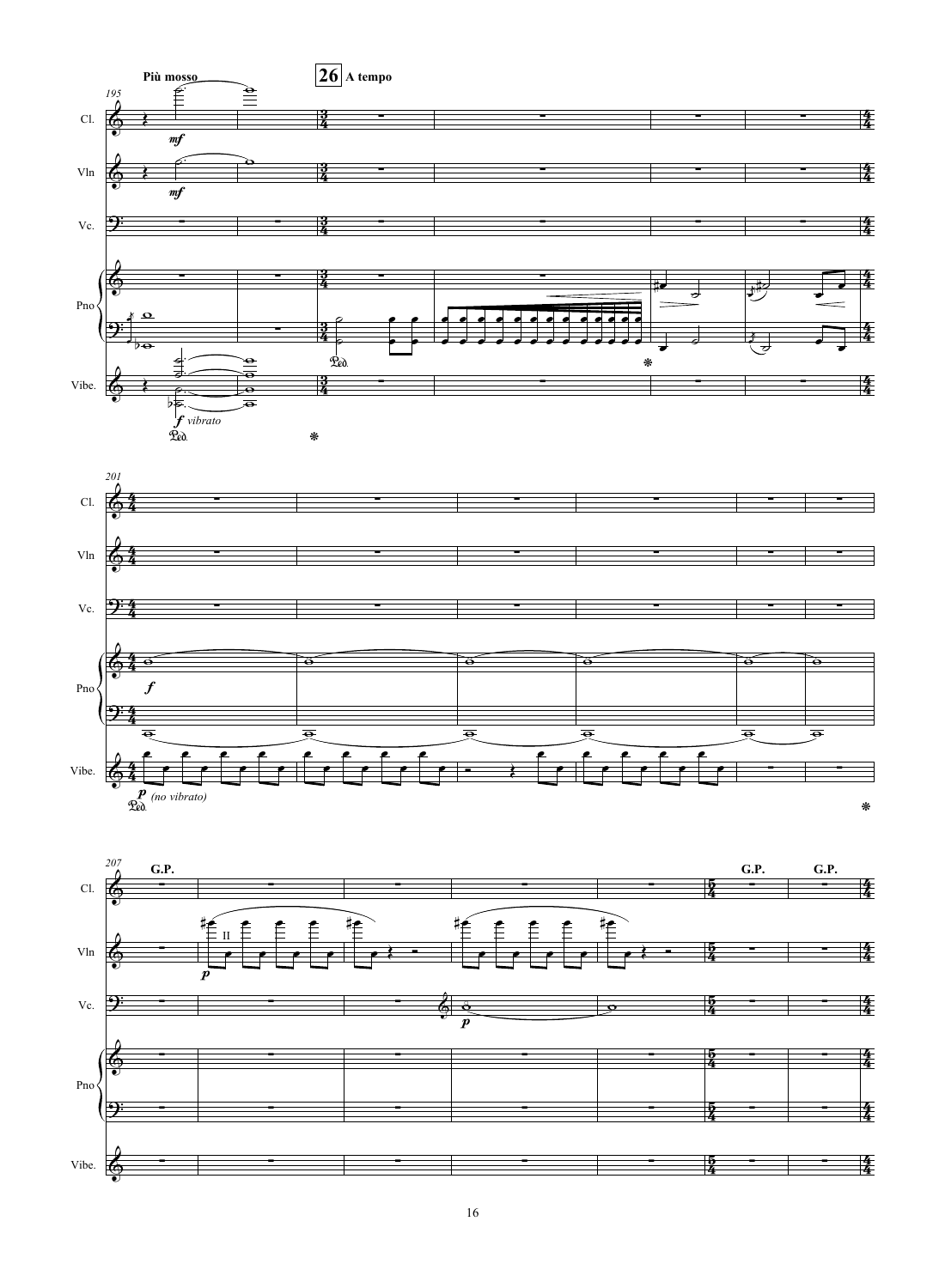